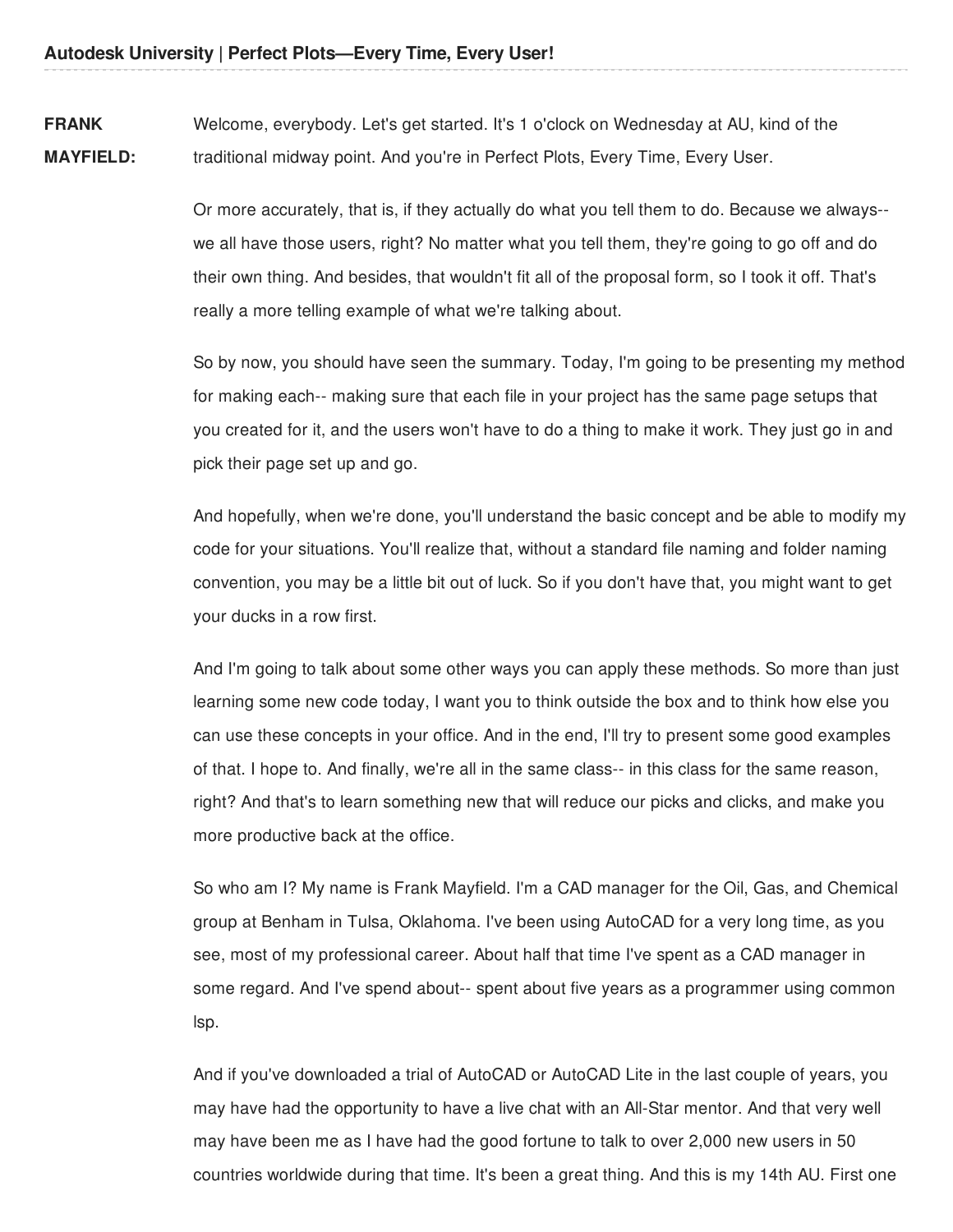was Los Angeles in 1997, and couple of required social media links.

So the focus of this class-- and again, for those of you who weren't here to start with, I've had a cold, so normally I like to stand up and talk and engage, and I have to sit down for a few minutes at some point so I'm going to do it right now. So the focus, it's aimed at CAD managers like you who are dealing with multiple projects, and possibly multiple clients, and therefore multiple page setups. Now if that's not you, don't worry because you'll still get something out of this class I think, but it'll just be a lot easier for you in the long run because you don't have the complexity. And no matter what level of complexity you have, you'll find that the most important aspect is that you have a standardized folder and file naming convention. Because for the method I'm going to show, it won't work without it.

And as you saw in the bio slide, I have been to 14 AUs. So I've been to a lot of classes in that time, which of course means I'm going to a lot of very good ones, and I've been to some bad ones too-- some not so good ones, maybe I should say-- and that includes programming based type classes like this. And from my perspective, most of those that weren't so good that were reprogramming based had something in common. Most of the time they all feature the same thing, which was the dude writing code, right? Well why did some of those turn out not so good?

First of all-- kind of like I'm doing now-- the presenter is sitting behind his laptop, bathed in a aura of light, desperately trying to reproduce the code he remembered to make the class. Inevitably though, something bad happens. He gets a syntax error, or something doesn't compile, something doesn't work right, and now it starts, and I've seen this is million times. He or she-- and everyone in the first few rows-- spends the next 10 or 15 minutes trying to find the missing quote-- closing quote, or the closing paren, or whatever it is that's breaking his code.

And I just didn't want to do that, because that can foul things up. So instead, I'll be showing you plenty of code examples today in the slides, but I'll spend more time talking about the concept instead of writing code. Well I won't be writing any code.

Now you may have seen the handout already. I'll be loosely following that. It goes into much more detail than what I'm going to speak about today. And of course, my code is posted on the web site too, which I expect you to hopefully download. You'll have to change it for your specific situations.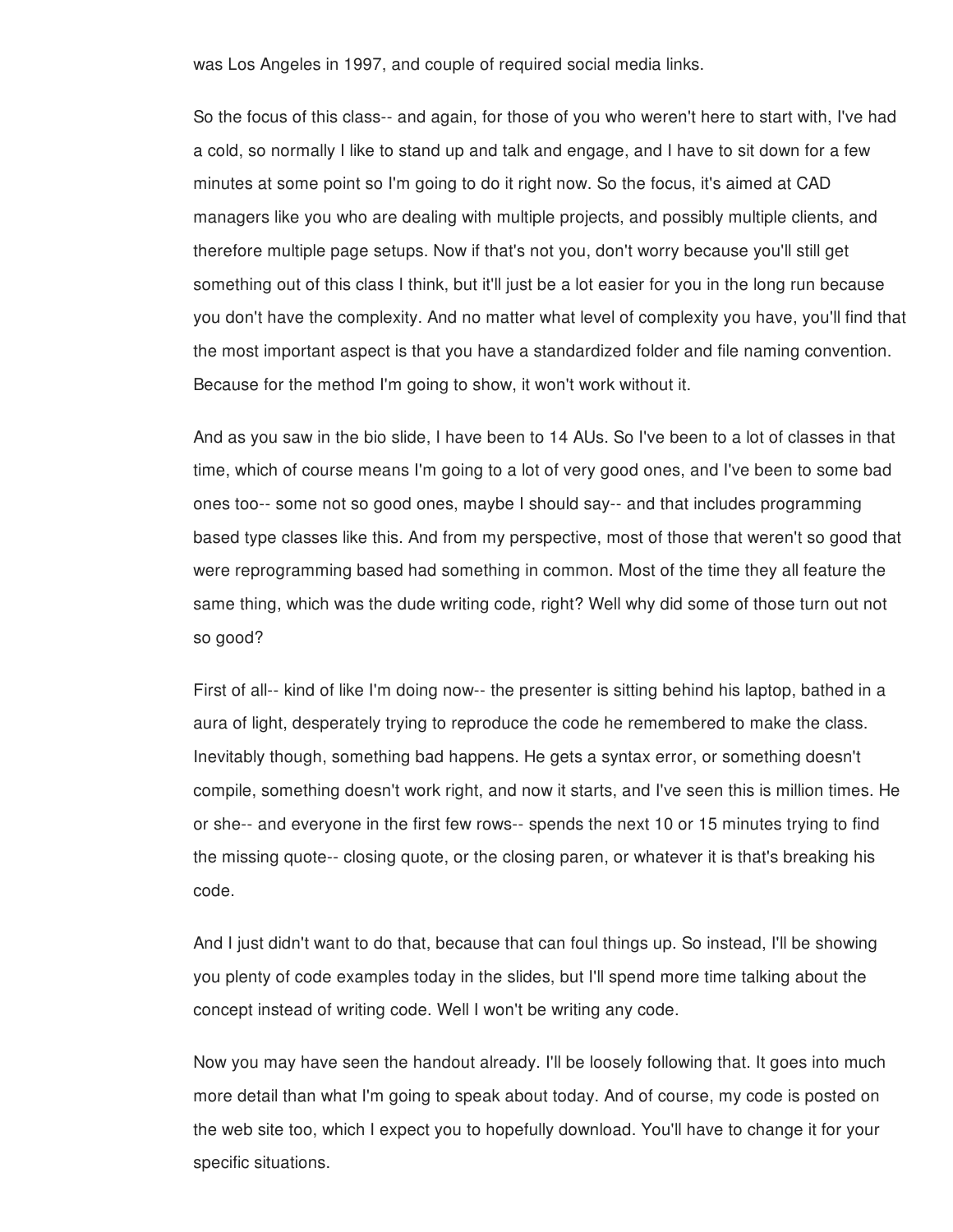So what exactly is the problem with page setups? First, let me say I'm not bashing page setups at all. I love page setups. And if you go back as far as I do-- back into the late [INAUDIBLE]-- they're are a huge improvement over the good old days, right? The old days were so good. The problem, though-- and this is the main thing-- the problem is page setups are saved in the drawing file itself.

So what that means is you can have a page setup in two files that is named exactly the same, but the settings can be totally different, right? So as you can imagine, this can create huge problems-- excuse me. Because you see, if a user sees a page setup in one drawing file named a certain thing, they're going to expect that page setup to do the exact same thing in another file, but sometimes that doesn't happen because they can be different.

And when it is different, suddenly your users don't trust them anymore. And when they don't trust them, what do they do? They start clicking on things. They start clicking on things that they shouldn't be clicking on, to tell you the truth.

So when I prepared this class, I was thinking about just that. Because I used to go around my office and I'd see people clicking on-- trying to make their plot work right, and it drove me nuts. So I wondered how many plotting controls could they find to click on? Does anybody know? It's in the handout, but how many total controls are there do you think? Just call it out. What was that?

**AUDIENCE:** 35.

**FRANK** 35, that's a good answer.

**MAYFIELD:**

**AUDIENCE:** 32.

**FRANK MAYFIELD:** 32, well depends on how you want to count them, right? So I found 19 things here that they can click on. And in my office, right up there that guy, that's the only one that need to be clicking on because I've done all that set up for them to begin with.

> But not so fast. That guy down here in the corner, he's not really in control is he? No, no, no, no, he opens up the dialog to show us another 16 things that they can click on to screw up your page setups.

So that's a total of 35. You're exactly right, and if that was a guess, congratulations. Maybe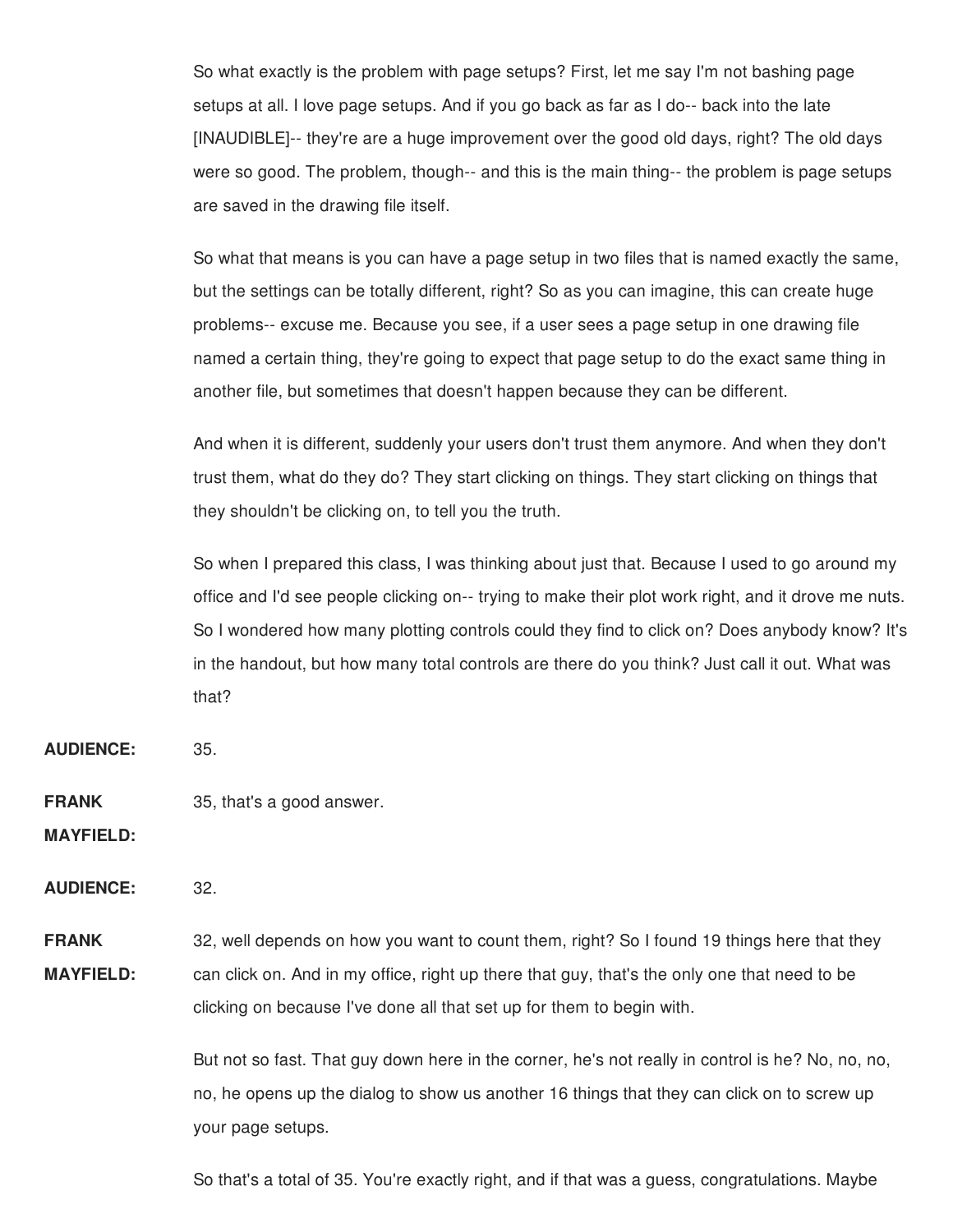you just want to go ahead and leave and go back to the Casino, right, because you're on a roll. So that's 35 things they can click one, not good.

So that's a total of 35. You're exactly right, and if that was a guess, congratulations. Maybe

Let me tell you a little bit about my current job-- as I crunch up my cough drop. You might find it to be similar to you. Normally, at any one time, we're working on a number of different projects, maybe five to ten, a dozen. That'll usually span a number of different client teams- three, five, something like that.

And most of those times, the clients are absolutely fine with us using our standard title block and our CAD standards, but not always. And no matter how hard I argue against it, it seems like I always have one or two of those that always insist on either using their title block, or modifying ours in some way to suit their needs, or we have to use their layers and colors so that they can print it the way they want to when they get it back. Whatever the case might be, it's not our standard, so it's not my standard setup.

And to add to the confusion-- in my office, anyway-- we have four printers on our floor of people. It's a long, narrow office building, so folks at one end like to use a couple of printers, folks at in end another two. And of course printers always go down right, so you can't rely on all those being up all the time. And we have a single large format plotter, and of course we produce PDFs and DWFs.

So when I started this current job about five years ago, I found that this new group of core users that were there, they used sheet sets, all right? Well, this was new to me. I didn't use a Sheet Set Manager in my previous job, but they seemed to love it. And they embraced it, so I was like, OK, new job, I'll jump on board with you. But it didn't take long to realize why they relied on the Sheet Set Manager so much.

And it wasn't what you think. It's not for all the cool, neat features that you can use it for. It was used mainly, and primarily, for plotting consistency or printing consistency.

So what they did was to use the page setup override file within Sheet Set Manager, and that housed all the page setups for the projects. And this file with a specific template file that was always saved in a certain folder within each project. So it became obvious to me-- excuse me- obvious to me that this new group of core users had printing problems in the past, and they tried to fix it themselves using sheet set-- SSM and the override file, and they finally got some trust in their printing.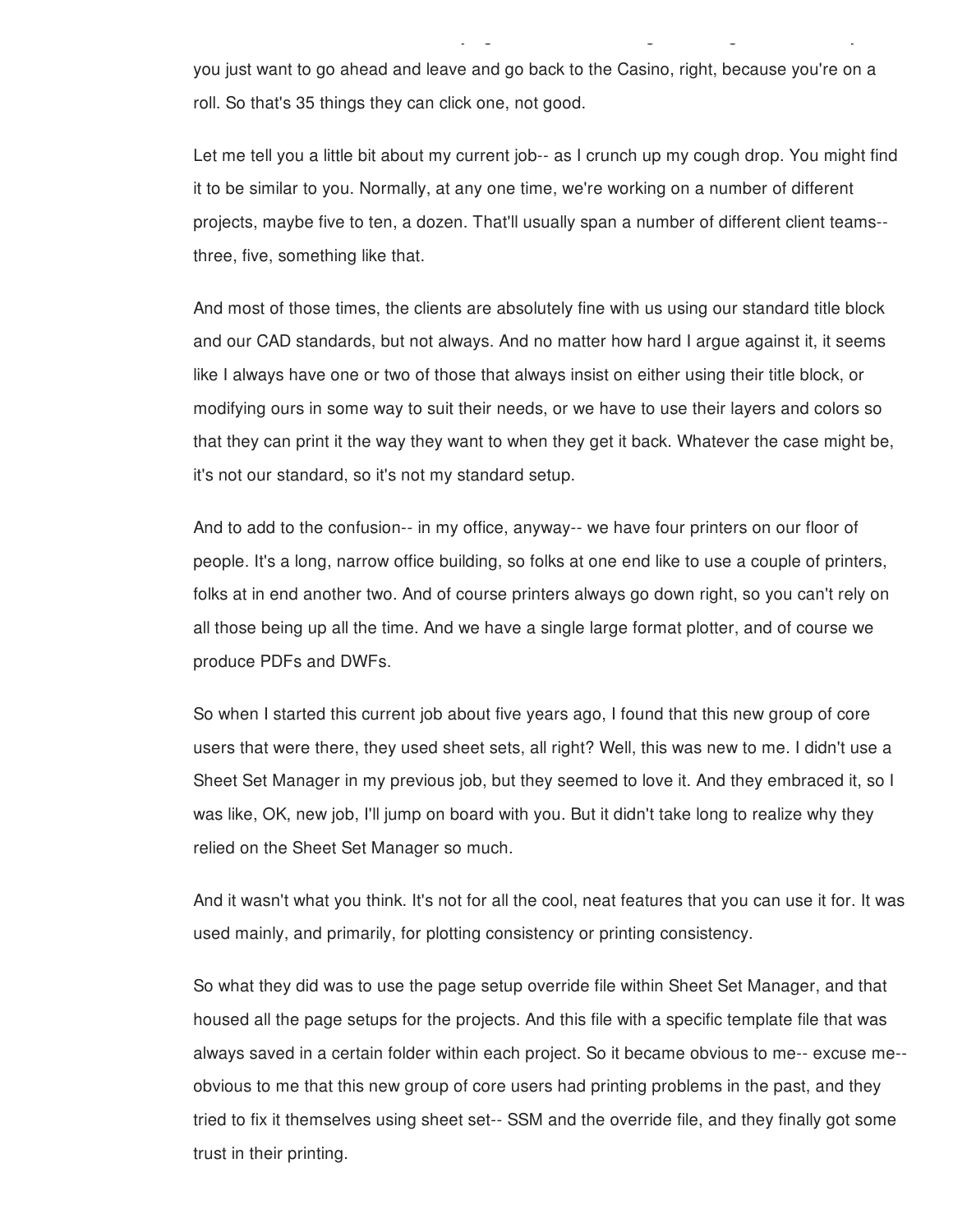Well, we were pretty busy at the time, so we had a lot of people coming and going. We had some big projects going. And these new folks didn't always get the rules that my core people understood. And the rule, by the way, for them was always to print everything through Sheet Set Manager. Whether it's a single print or you're publishing an entire set, they did it that way.

Well, these new folks, they come in and they want to use the plot command like we were taught to do, and that's when problems started to creep back in. You see, the page setups from that override file-- they should be correct-- they may or may not even be in the drawing that these people are opening. And then the abusers weren't sure if they were right or not, and they might start getting bad plots. So they started trying to fix it themselves, of course, by either trying other settings in that plot dialog like we saw, or worse they changed the page setup, or they create their own. And needless to say, things were a mess, and I needed to get my hands around it really quick.

So given this, what do we do? How did I go to fix this? Well, if I had my own perfect world, page setups wouldn't live in each drawing at all, they'd be part of a group of project settings that's applied to a project and live outside the files, and there'd just be a single spot for it.

But since AutoCAD doesn't do that, I needed to try to create my own little perfect world where the page setups would always be the same no matter what drawing you're in or what method you're using to plot. And finally, I wanted this solution to just happen. I didn't want the users to know what was happening. Wanted it to be magic to them.

And I certainly didn't want to require any interaction on their part. I didn't want them going into a menu to pull down things and get their page setups right. I wanted it to be magic. Let me get a drink here.

So how are we going to do this? Well, I needed to come up with some kind of algorithm in my head for the problem. And in the end, it was really pretty simple in its scope. The first thing that needed to happen is that it needed to fire off every time somebody opens a drawing. Well, the ACADDOC.lsp file is perfect for this. I already use it to manage other things when open, so that piece of the puzzle was already in place for me.

The next thing I needed to know was something about the file that's being opened. Because it can be opening anything, right? And for me, the best way to do this was to analyze either the file's path or its name, possibly both, OK? So once again, it's essential you have a good naming convention in place.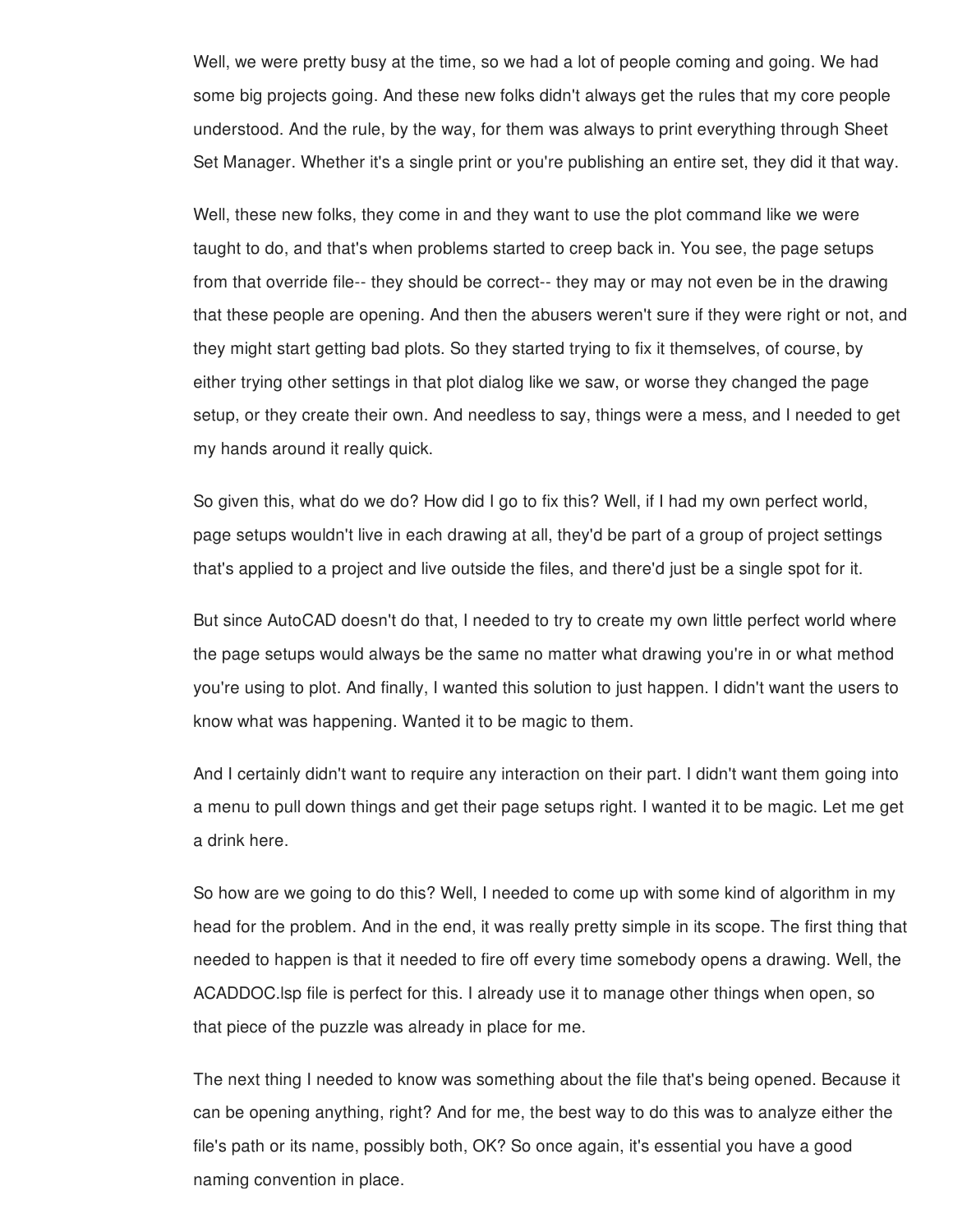So now you've analyzed the file. You may know what kind it is and where it is, and that should give you enough information to know where you can find a master page setup file for it. In my case, it was that override file in a certain folder. And so once you know what it is, where it is, and where to find it setups, then all you have to do synchronize those with a little lsp code.

naming convention in place.

And really, that's a very simple two step process. First, delete the existing page setups, because you can't trust them. Somebody might have changed things. And then, just import the good ones after you've flushed the original, once you know that or right from your master file because you made it for that project.

So we're going to go quickly and break down these steps. If you're not familiar with ACADDOC and ACAD.lsp-- ACADDOC.lsp and ACAD.lsp, AutoCAD does look for these files in its support paths, and will load them if it's found. And by default, ACADDOC loads every time a file is opened, and ACAD.lsp only loads with AutoCAD is launched. You can use them for two different things. I use DOC to manage things as a file is being opened.

Now these files don't exist when you install AutoCAD, you have to make them yourselves. Now I keep mine in a custom support folder on our network. And that folder is actually defined in the deployment so that I can control everyone's environment with that file. So when I deploy AutoCAD to a user, that support folder is there. The first thing it sees is ACAD and ACADDOC.lsp, fires off, and I have complete control.

The second part of that little algorithm was we have to analyze the file that we're opening. Now what do I mean by that? What do I mean by analyze it? Well, it's easy enough to get both a file name and its path with lsp, couple little calls there, couple getvars and you have those. Then it's really just a matter of searching for something that you know about the file that constitutes- - that makes you know that it's a valid file to work on.

Now, that could be a particular folder or a naming convention-- which is what we're going to be doing, because I think it's probably the most common scenario-- but it could be something else altogether. You might have metadata embedded in the file through, say, drawing props, or you might have a custom library written into it. You might want to search the block table for a particular block. That might tell you, hey, this is what I want. Or maybe even an entry in the title block, if you find it.

Thing is, everyone's situation in here will be different. This turned into a big hypothetical thing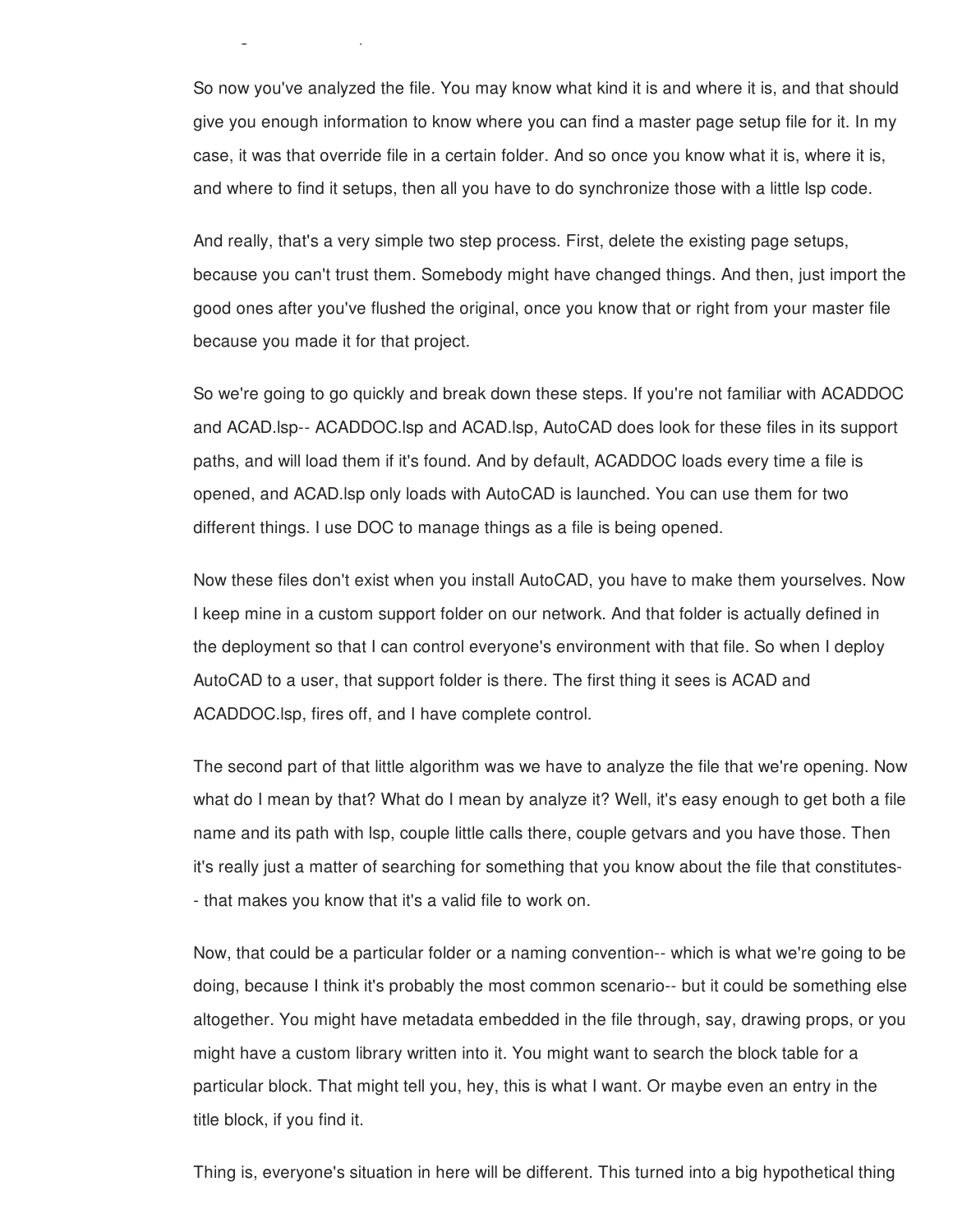for me, because I realize soon that nobody in here has the same folder structure or the same set up at their office. But there's got to be something in there that will tell you what the file is and what you can do with it.

So for fun, let's look at some possible paths, and hopefully these look a little bit familiar to you. So here are three possible examples of file path out in the real world. You can see they might start with, oh I don't know, a division or a business unit, maybe a year you do them by.

Further into that, we might finally get to an actual client group, and finally project name or maybe a project number. And then after that, you'll get some more divisions down for administration, engineering, all the things that work in a project. And at some point, you'll find the folders for say BIM or CAD, maybe AutoCAD, whatever you call it.

And then under that, you may have some discipline specific folders, something like that. I imagine most of your folder structures might look similar to this. I would hope so.

Or you maybe a little luckier and have a structure that looks like that, but you have a drive letter that tells you everything you need to know. Got a head nod u here. Knows what I'm talking about. So I was at a-- at my employer before this, the W drive, that was designated solely for a specific client.

It was a particular big box retailer that started with a W, you might have heard of them. No, it wasn't Walgreens. And the G drive, we had a G drive, and that was for government work, and it broke down that way. And it worked-- it was pretty easy for me, because that's all I had to look for.

And hopefully-- I've already said a few times that I hope your naming structure is in place, because there's bad examples in the world too. There's-- the tragically hip David who likes zombies. You never can find anything on his drive.

And worse than that, I've seen people work off their USB drives. Please don't. And then, the worst of all for me-- the hot button for me-- is working from your My Documents on your C drive. We have network shares for a reason. Don't do that.

## **AUDIENCE:** [INAUDIBLE]

**FRANK MAYFIELD:** They can, yeah. Again, every situation-- everyone's situation here is different. Excuse me. So what are we looking for in these strings that we will get back, the paths, and then what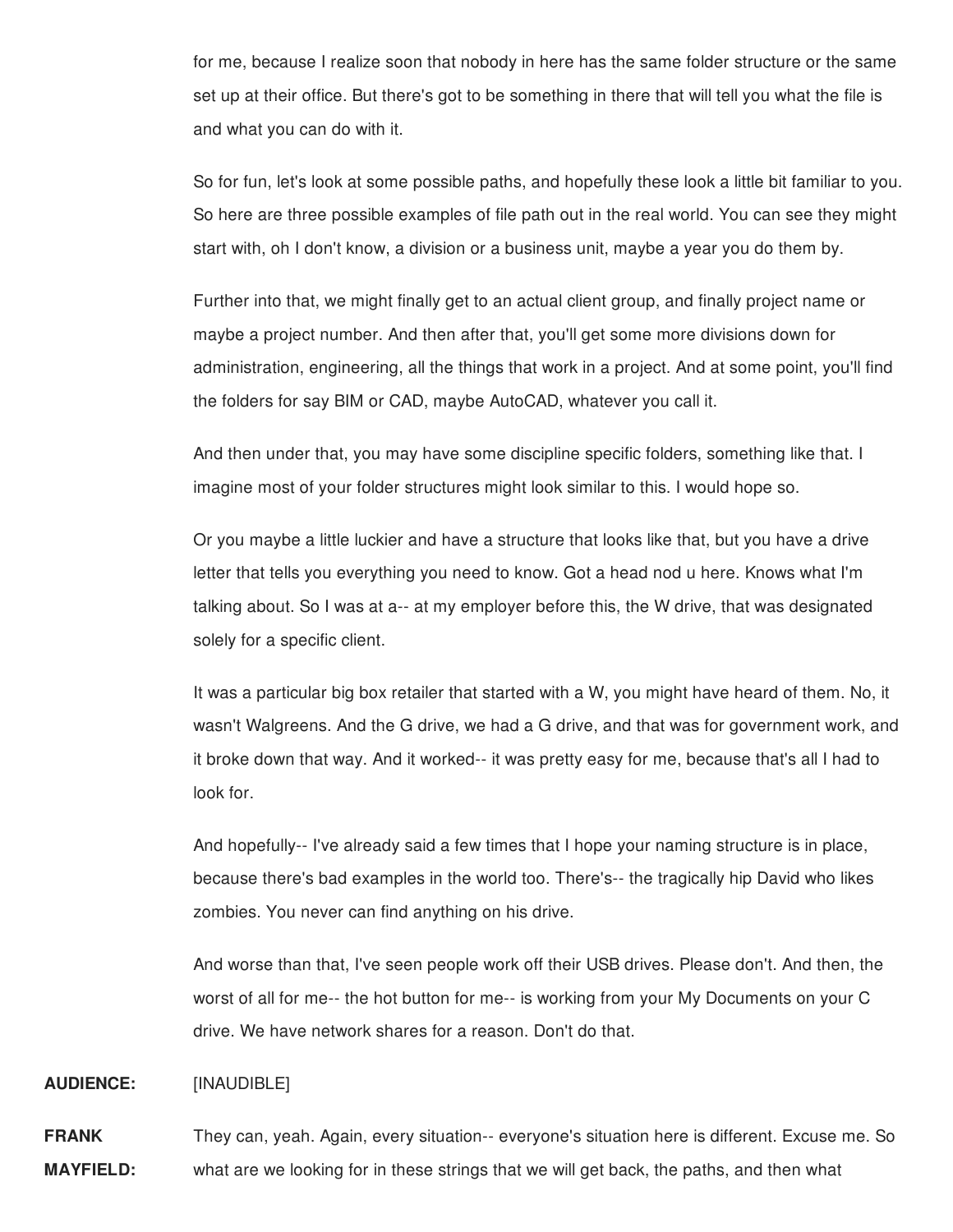happens when you find them? Well, you simply might need to know what the client is that you're dealing with.

In this case, you may have a common folder for each one of these clients that contains this master page setup file, a support folder if you will. In which case, the solution becomes pretty easy for you. Figure out the client, know where to go find the master file. Or again, even better, like John here in the front, you may only care about the drive letter, and that might tell you everything you need to know.

So the third step in that little algorithm, looking for-- after you look for the client name, this is where you actually build a path to get to that master page setup file. Glad I got some water. First of all, I start with what I call a global function to get the file's path.

And here, I just used the getvar drawing prefix to return the entire path. And then I define what I call predicate functions that simply return t if it finds what it's looking for, or nil if not. It's a Boolean function. Here we use wcmatch to look for that client name.

And a note for you here, you'll notice that I wrapped the getvar in a string case. The auto list string functions are generally case specific. So if you're looking for anything lowercase with a wcmatch in an uppercase path, it will return nil and you'll wonder why I didn't find my string. So I go ahead and wrap everything in a string case to force it to uppercase. And then whenever I'm forcing a path in or typing a search string in, I make sure it's capitalized also.

Of course, you can do the opposite. If you like lowercase, you can use the optional t option in string case and set it down. Either way, pick one and stick with it or you'll get in trouble when you're searching strings.

All right, so armed with those little helper functions, it's pretty easy to write some conditional logic to decide which page setup file you need to use. In this case, I already know this file lives in the support folder under a client name, and I know what its name, right? I'm the one that was responsible for making it and putting it there, and putting the paid setups in it.

So in the second example with the drive letter, we'll just get some-- make some code to get the drawing's path, and then I'll extract the drive letter using the substring-- just using substring to get the first-- from the first character, I only go one, so I get one letter. I don't wrap that one in a string case, because I don't think you have a map drive that's lowercase, but I might be wrong. This probably would have been good practice to do that. So I return one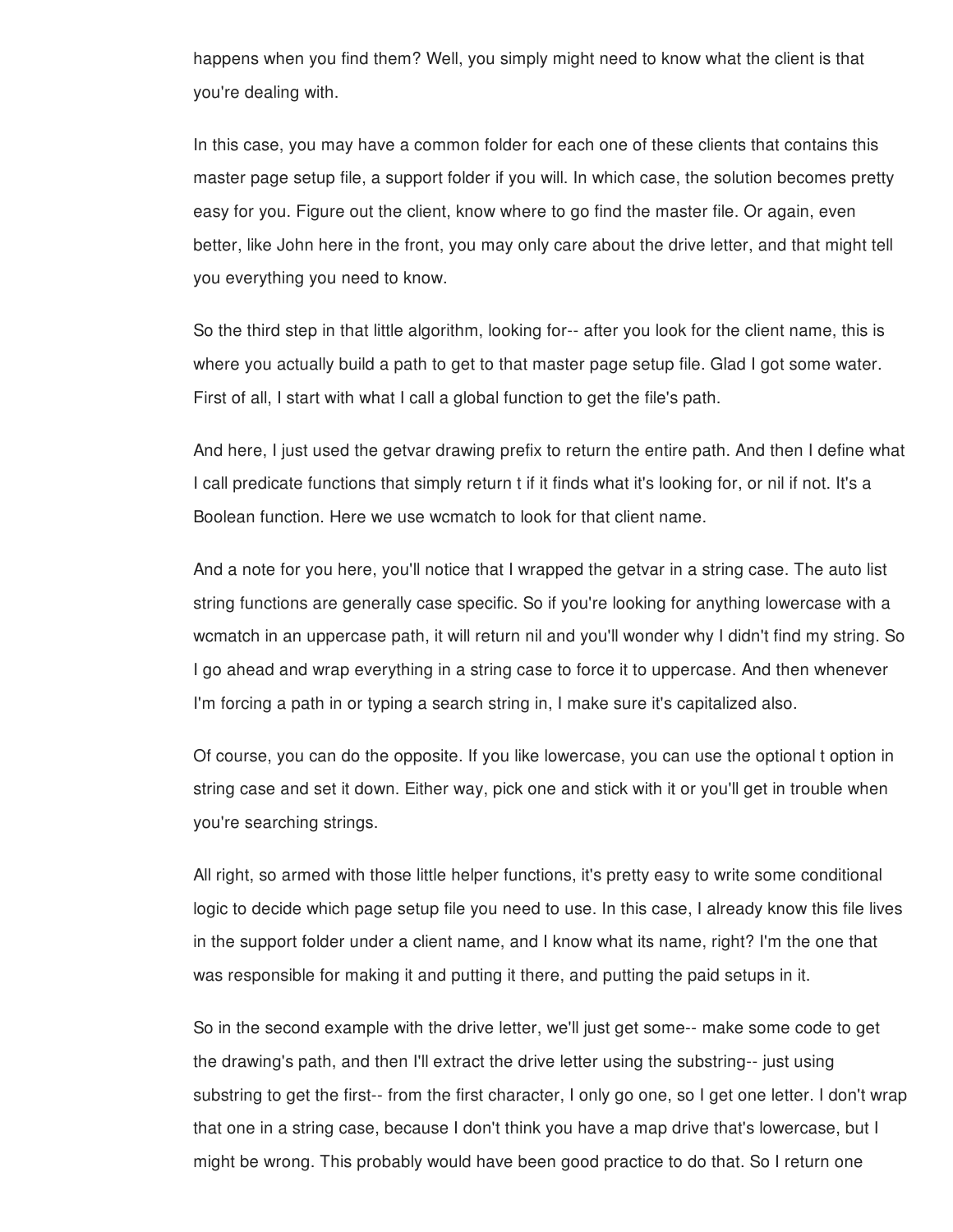character in length, and then some more decision logic.

So in this case, we only have two clients, let's say, so a simple IF statement is going to work for you. If it's a B drive, you know it's a Buy More, so you go ahead and set the path appropriately. Otherwise, in the IF, it has to be your Large Mart client, so you set it to the Large Mart file.

Now both of these are pretty easy examples, and they either search for it or extract a string for evaluation where the client or the project drive is a known quantity. But we can look at another example which is a bit more to our focus today, where the client and project really doesn't matter. And it's a bit more like my office that I describe to where each project has its own named page setup file and it lives in a certain spot.

You might remember that I said, we use an override file in conjunction with the Sheet Set Manager, and we keep the sheets set, and templates, and any of my CAD setup stuff in the 40 CAD folder of each project. That's our name. And this is one of our standard projects, let's say.

So I know where the page set up file lives no matter what the project or client. So I don't have to go looking for the client name and match it against anything, it's always in the same spot. And these could be other examples too. And of course your mileage may vary, but if you know where it's supposed to be and what it's named, you can still build a path to it.

Another side note, if possible, you might consider adding the preceding folder to your search, especially if your folder is simply named like CAD or AutoCAD. There we go, things like that. And the reason why is I've seen too many cases of people creating a CAD folder again on their C drive in My Documents, so they have work CAD maybe, or CAD to differentiate from their stuff they're doing at home in the backyard. It shouldn't be there.

And in the last case here, notice that searching for engineering CAD, that would greatly reduce the likelihood of getting a false positive on your search. That's why, if you can put that leading path on there, it's a good idea. Because CAD can be a lot of things.

So let's look at this scenario now. Again, we'll start with a function to get the drawing's path. And there in the first line, we'll use that-- set our drawn path variable. I call it dpath. We do that.

And up until now, we've used wcmatch to find the key string in the path. But here, we're going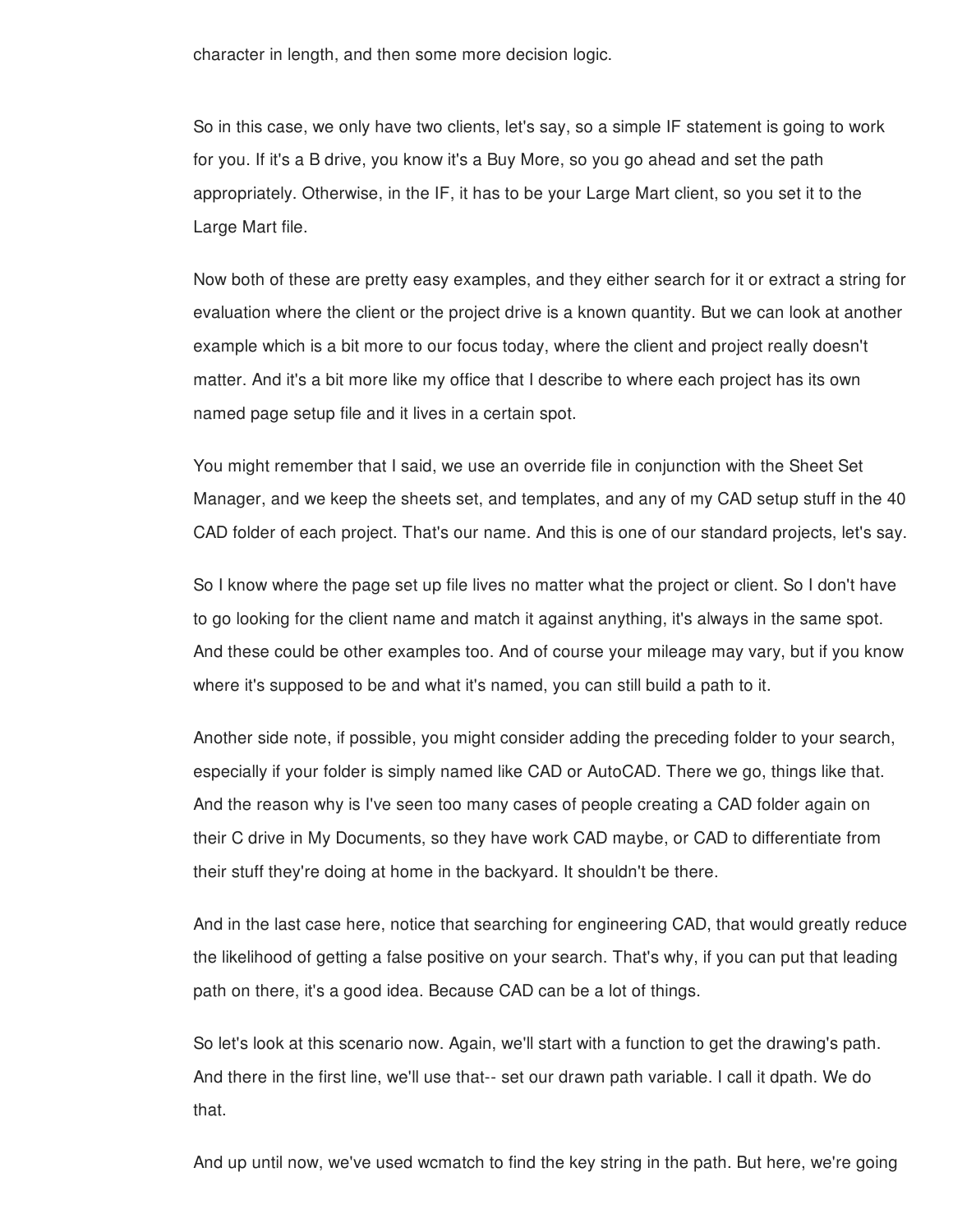to use a visual lsp function vl-string-search. Now it too will return nil if it doesn't find the string, but it's going to return the position of the first character of the first string instead of t.

Now this is important, because we can use that to help build our full path to our page setup file. Here, you see that that has returned the integer 42, which is the-- where it first found string CAD backslash. Note too that I add the backslash after CAD so it doesn't find catalyst or Cadillac or caddyshack, or something like that.

It stops with that slash. So I set the value to a variable start position, adequately abbreviated of course. And now that we know what-- that we found what we're looking for and where it is in the string, we can continue to build the whole path.

Now since we want to strip off any paths that follow CAD, I use the substring function again to pare it down-- oops, come back here-- to pare it down to just CAD. Excuse me. So I go four character's past where I first find it, because it's C-A-D slash. For a substring, I return that third string here. And finally string string cat the master file name onto the parse path, and now I have the full path to my file again.

And finally, the last step in that four piece algorithm, and while it's the most important step because it does do the synchronization for us, it's really also the easiest and the most straightforward. And this is where we delete the existing page setups and import the good ones. So to delete them, we'll use visual lsp again. And of course if you do, don't ever forget to run vl-load-come to start with.

And here, what we do is step down through the ACAD object to the active document. I'm going to call to get plot configurations, and those are your page setups. And I run a clax-for which is a for loop. And for each one I find, I delete it. Get out of there. I don't know if you're right or not.

Now this code will probably be verbatim for you, unless you need to look for something else in them. And after that, we just import the good setups from that master file we built the path to. And remember, I said I don't want the users even knowing its happening, so I turn off command echo.

Then I run the command line version of PSETUPIN, which is page setup in-- its an import function. And at the end I use an asterisk, right there, to denote it's a wildcard to indicate I want all of them to come in. And it will bring in both layout page setups and model space page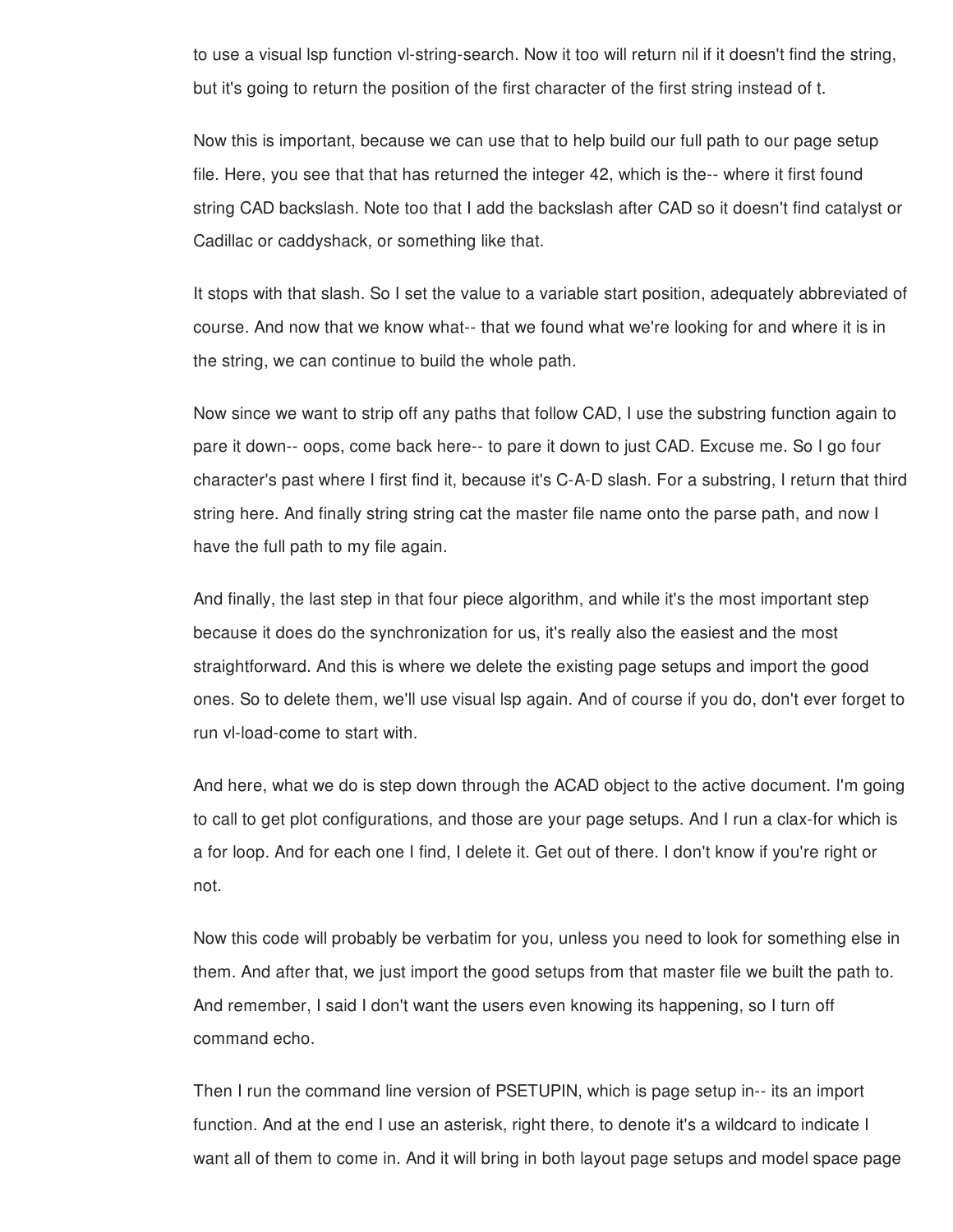setups, which is fine.

And since, on occasion, we may get a prompt to overwrite depending on your situation, here's a little lsp trick to query whether the command is active or not. And if so, I'll return a no, because no I don't want to overwrite them, I want to just-- because I've already deleted them, right, so I just want to import them back in. But there may be cases where that happens, so I leave it in there.

And that's it. Those two pieces, it's done. And we've talked about this for about 10 or 15 minutes, it seems like a lot of steps and a lot of code to do it. But in reality, the whole thing, each time you open a file, takes milliseconds to run. And, when it's properly conditionalized, it should only work on what you wanted to work on.

That is, if your conditions aren't met, the code just blows through and does nothing, OK? So I have it set to-- it and knows I'm a sheet file. And I only work on those, that's how I get past it. That way, of course, it doesn't throw any errors when it runs on to David's zombie apocalypse drive.

So real quick, a few minutes about organizing the code, or maybe more specifically how I organize mine. So I mentioned earlier, ACADDOC, if found, will run every time a drawing is open. And that gives you a lot of power over your environment. And there is a number of different ways for using it. Again, I prefer a single file in a shared network location. That allows me to make changes in one place, and it'll apply to everybody in my environment.

So if you use ACADDOC already, it's probably no surprise that I do things, like I said, environment variables. And as I go through some of these, they're just examples. I think I counted over 30 different variables in my ACADDOC that I set.

I also ensure that the drawing file type is set to where I want it each time so somebody is not accidentally saving to a wrong file format. And I have some autoload functions, which may be custom functions that are right for a specific purpose. I don't want them loading every time, so they demand loads. When somebody calls it, it loads for them and goes. I have a number of those.

And of course, I may load and execute lsp code to perform any one of a number of tasks. And in this case, this is our class, these are the load and execute commands. Loads and fires.

And finally, although the order of showing you this is a little bit backwards, the first things I do--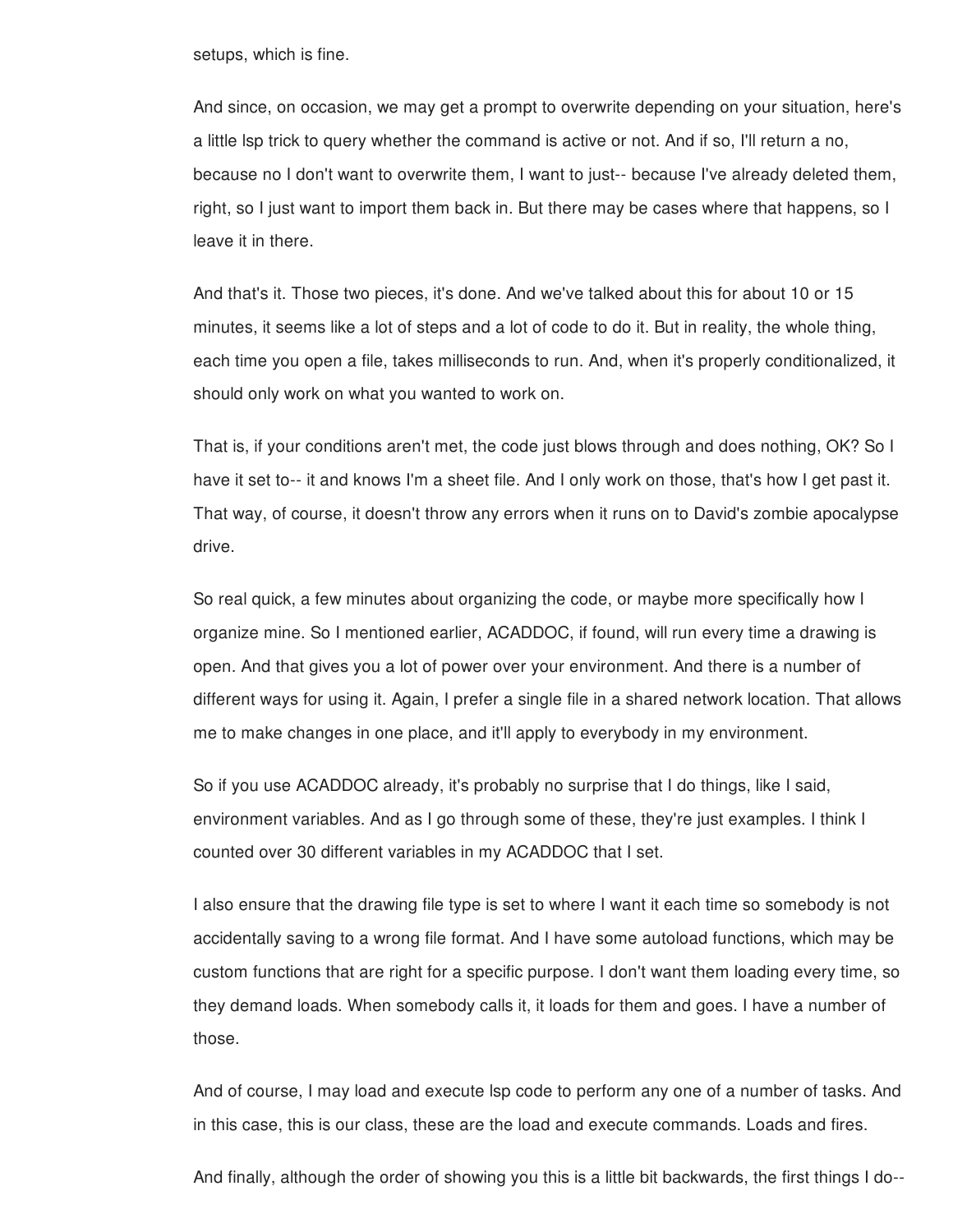excuse me, oops-- is to load vl-load-com right at the beginning, because I know I'm going to use it in other places in my code. So I don't call it twice. There's no need to do that.

Then I make a call to this cool little guy called acad-push-dbmod, and it works in conjunction with acad-pop-dbmod which will appear at the end of the file. Briefly, basically what that does, if you ever set system variables in your ACADDOC, and somebody comes into a drawing and immediately tries to exit, it will say, do you want to save. And the user's like, I didn't do anything.

Well, I did. I set some variables, and I did some things, and they didn't know about. Those two little guys will keep that from happening, and make your users a little happier. They open a file, go, naw that wasn't it, close, and they don't get that, hey you want to save or not.

And most importantly there is this call to load globals.lsp, and I do that right at the top before I continue with the rest of my startup codes so that anything that's defined in there is already loaded. So what's globals? Well, I load it in the beginning in ACADDOC, doc what it does, it sets a lot of global variables and functions based on that drawing that I use in other routines whether they're called on startup or on-demand. If nothing else, it's a good way to not have duplicate code all over the place constantly calling things.

Now I've seen similar systems where people might call it a nit or a start up, or files like that. There's nothing magical about using the name globals. I learned it during my programming days and brought it back over to this system. And the things that are in it-- and again, I put my entire globals file out on the website. So there's functions I've been using to get the drawing info, that's in there, and some predicate functions that return to your nil-- or in some cases a value or a nil.

Here, I'm looking to see if the file is on a different server other than my own. I may not want to deal with something that way. And sometimes, I need to know what version the client's using, so I have some functions to figure that out as well. And I might want to know what the discipline it belongs to, if I'm in a multi-discipline firm. Is it architecture, structural? That can be real handy.

Now we use some third-party software at my firm. And you may be running verticals like Plant 3D. You can have checks for those defined in here too. And finding out what program is running can be a little tricky at times, but there's always something that differentiates the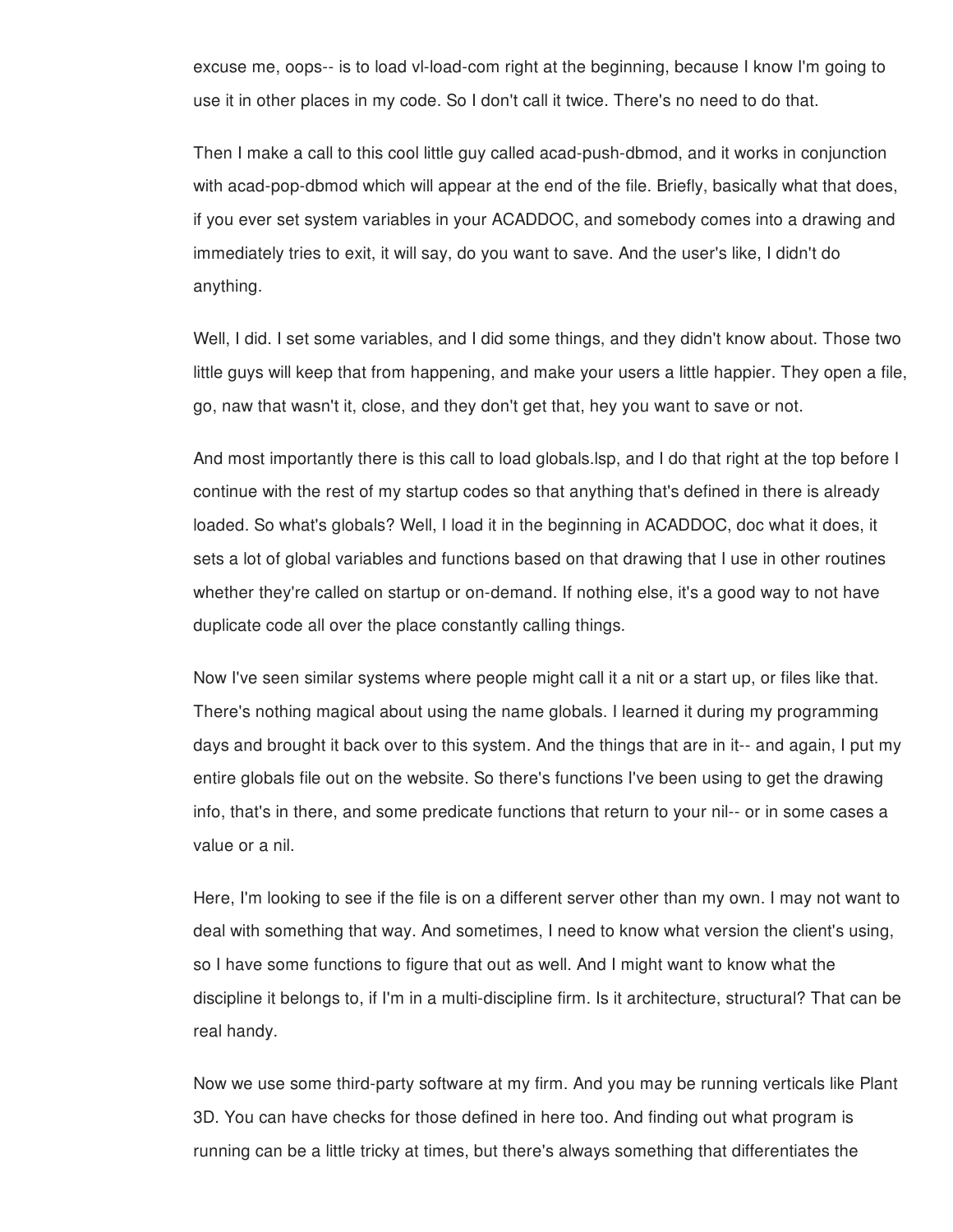flavors. Here, the plant content folder variable doesn't exist in regular AutoCAD, it only exists in Plant 3D, so I can look for that, and if so, it returns true.

And we use this little program called CADWorks in my office for now, and it loads a custom arcs routine. So you can look in the arcs list, that little guy, and see if that is a member of it. And you'll know, hey, I'm running CADWorks, I know I need to do certain things. Sometimes finding these keys might take a little digging, but there's always something there.

And on a final note, in my globals file here, you've seen that I wrap them in asterisk where it's returning a variable or a function name, and that's simply a method for me of distinguishing that my global functions so I can visually pick them out of my code easier. Again, I've seen other people do it different ways-- their initials or whatever it might be-- or you might not care at all. It's nothing magic, and you can choose your own method. But if you do, make sure you use legal characters, otherwise your autolsp will barf. It's not good.

So I found that one of the biggest challenges in preparing a class like this-- one that doesn't deal with a straight forward A to Z procedural concept-- is to develop hypothetical scenarios that will hopefully show you enough diversity in what you may encounter when you try to apply it in your company. So in developing the handout, I decided to step through four scenarios, starting with what I thought was the easiest. And with each that follow, it becomes a little bit more complicated.

And while we've been discussing this concept already, I actually managed to hit upon the first three of those. So we're going to recap just a little bit by looking at each, starting with the easiest. You'll remember we talked about this. You're one of the lucky ones who has every drawing in your shop.

They use the same page setups so no matter what. All you need to do is make sure you have a file in a shared location that contains them all. Then it's just a matter of deleting them and importing the good ones every time you open a drawing. You're done.

So remember how we did this? We used some visual lsp code to loop through the configuration object, deleting each as we go. Then some old fashion lsp brings in the good ones. Couldn't be much more simple than that.

Adding a bit of complexity, remember you may have clients or programs at your work that each uses their own set of page setups. And so the master file for this is, say perhaps, in a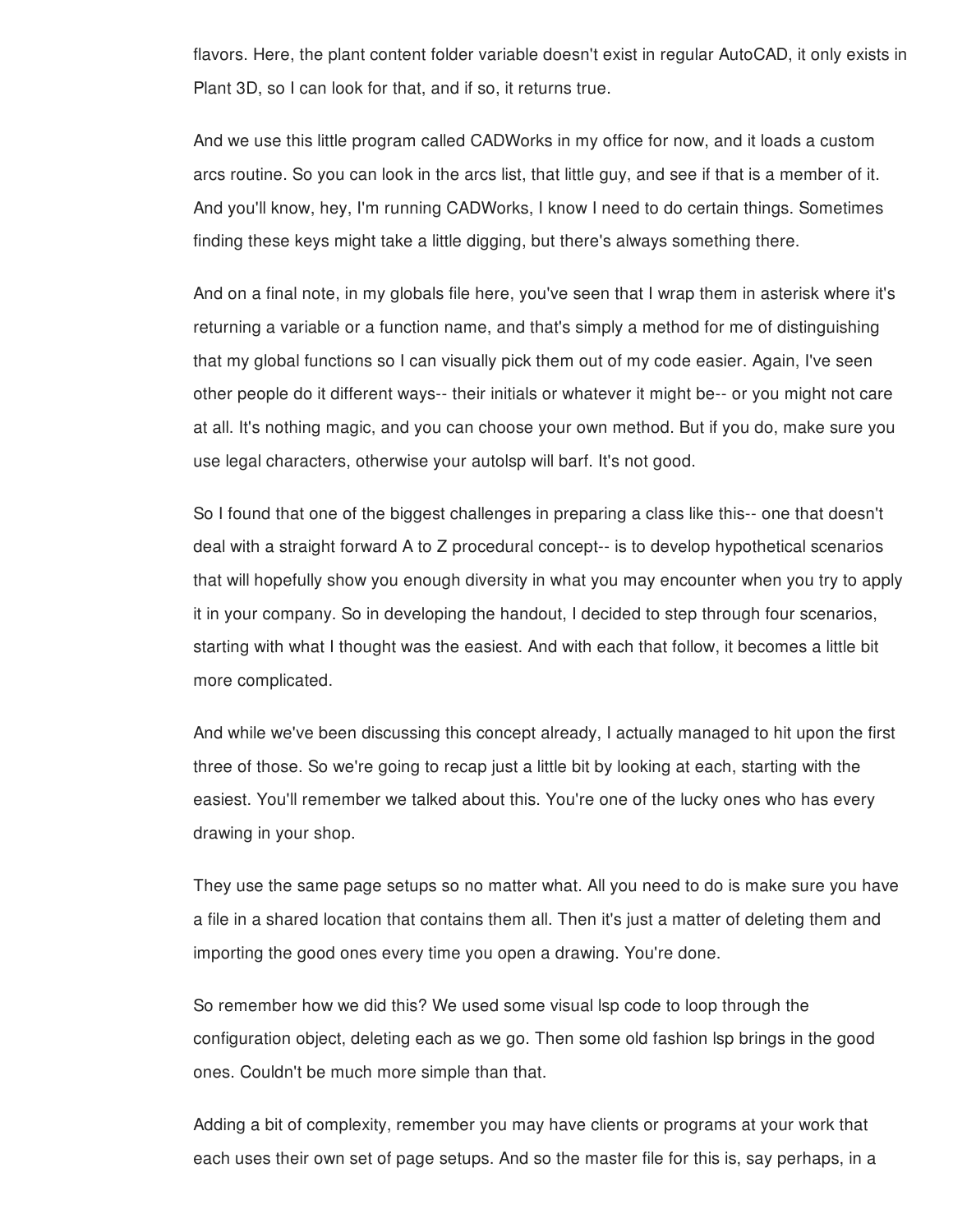support folder for each one of those. And we talked about what this analysis might look like. You may only need the drive letter. It's a B. You've got a-- oops-- if you've got a-- if it's a B you've got a Buy More, if it's L it's Large Mart, et cetera.

Or possibly more common, you need to look for the client name or a number or some identifier in the path. Here, we've defined some predicate functions that tell us if it's a Buy More or A Large Mart, or an Orange Orange project. And of course, you don't want a bunch of nested IF statements.

That's poor programming. So you'll probably be using a conditional. And when you do, make sure you put the most probable condition first and the least probable last, that way the calling won't have near as much to do, good form.

And then the third more complicated scenario, you may have multiple projects spanning a number of clients or program groups, and each may have their own page setups. So I showed you where you may only need to find the key string in the file's path. Excuse me. Remember the key string in our example, it was the engineering CAD folder structure not just CAD, which will allow you both to validate it and build a path to your own setup file.

And it did-- again, we did this by finding the keystream-- engineered CAD in this case-- parsing the original path down to where you find it. We used wcmatch looking for CAD, and then vlstring-search to get in the position. Once found, we substring the rest of the path out and then string CADed on our master page setup file.

One thing to note here, as you're doing this, you can import page setups from both drawing files and DWT template files, but you cannot import them from DWS standards files. I don't know why. It seems like a logical place to keep standard stuff, but you can't do it.

And then finally, I wanted to present a worst case scenario. But you know, there's no way I can cover everything you guys might run into, or probably everything I've run into. In fact, it happened Thursday before I flew in here.

So I picked out three examples, and hopefully they'll be similar to your complications you might run into. And I'll show you how I address those, which hopefully will spur your creative juices when you run into your own. Again, I go into a lot more detail in the handout, and in the code that I posted. It's, I think, pretty well commented.

So these possible complications, well you may need to actually bypass syncing the page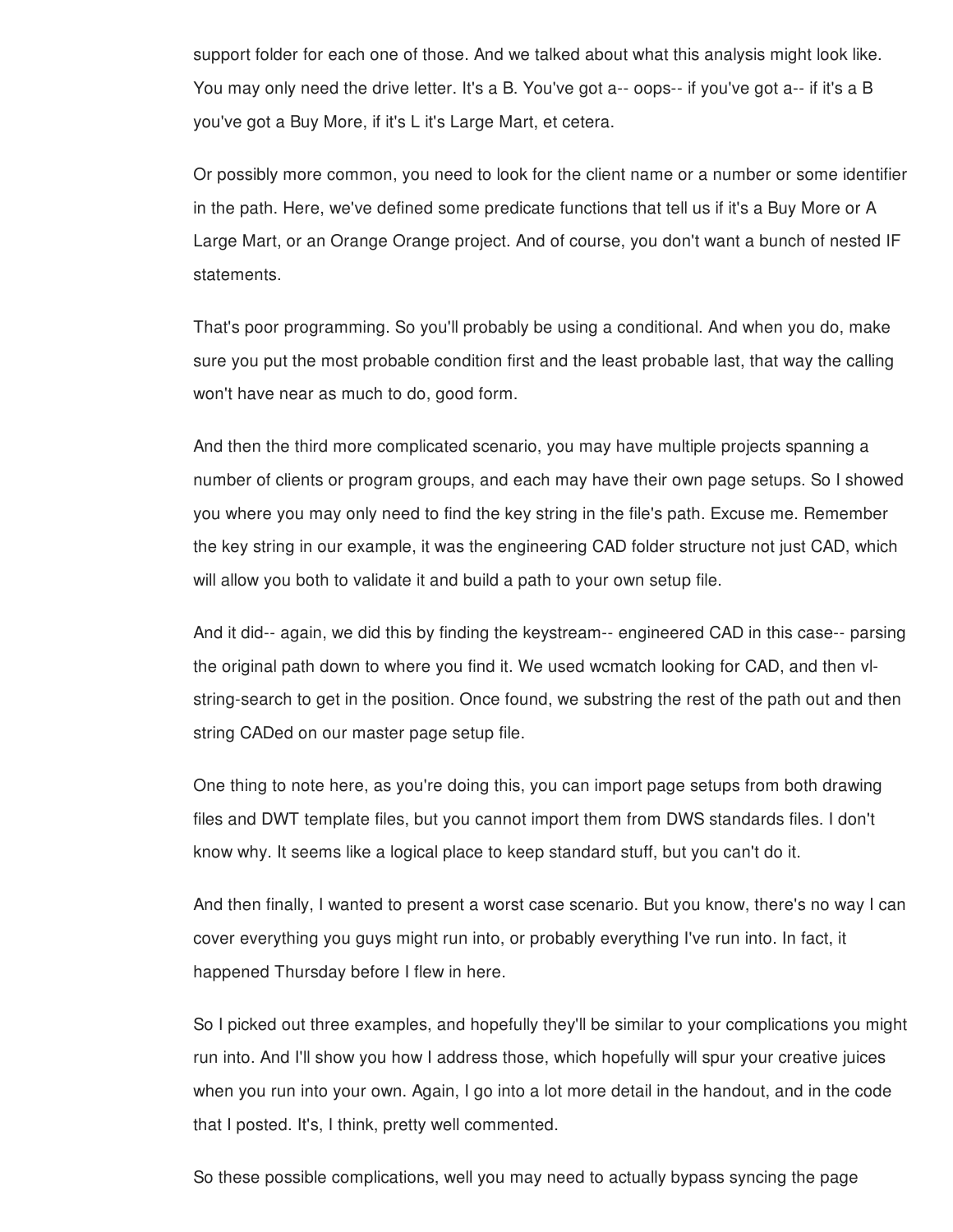setups for a particular drawing type, or load an alternate set. We'll look at that. Excuse me.

Second, up until now, we've simply done a blast deletion of all the page setups in your open file-- in your file. Remember, we used the asterisk wildcard to say blow them all away. I'll show you a few examples of how I handle changing that.

And lastly, try as you might to keep a standard folder structure in place, there's always going to be that one that just doesn't fit-- the outlier. It's just different for whatever reason, and you'll have to make exceptions for it. We'll look at that too.

So the first one, bypassing, what happens when we need to bypass something? Let's say it's a particular file type that doesn't need to get synced. And by that, I mean, in my office, we have isometric files and I need something different for those, and I don't want to bring in the normal set of page setups.

So here, I've written a small predicate function to find out if it's an ISO or not. I key off the folder, but again it may be the drawing name itself or something inside the drawing for you. Again, it's all different. And then I simply add that condition-- add that check to my AND condition so that if it fails, it returns nil, the whole AND fails, and the code just goes on and does nothing from there because I didn't find what I was looking for.

Or instead of bypassing the ISOs, you may want to load a different set. That's pretty easy too. Simple IF statement may work for that. So here, if it is an ISO, I load one piece-- one bit of page setup, otherwise I load something else. It's pretty easy.

Here's another example of why you might want to skip the synchronization. Sometimes, we might open a file in our office that's over the LAN in another city. We have multiple offices. And I probably don't want to put my page setups in their files, because they point to different printers, and folks in St. Louis just about to come to Tulsa to pick up their prints.

They don't like that. So I take them out. Here I'm checking the path to see if it's in Houston or St. Louis or whatever the case may be, and then simply-- before running the synchronization code-- I make sure it's not from either one of the cities. And if it's not, I continue on.

The next piece of the problem, just blindly deleting all the existing page setups, it's just not going to work for you. For whatever reason, there's some in there you may need to keep. And you may need to blow away the others, though. Here's a few examples.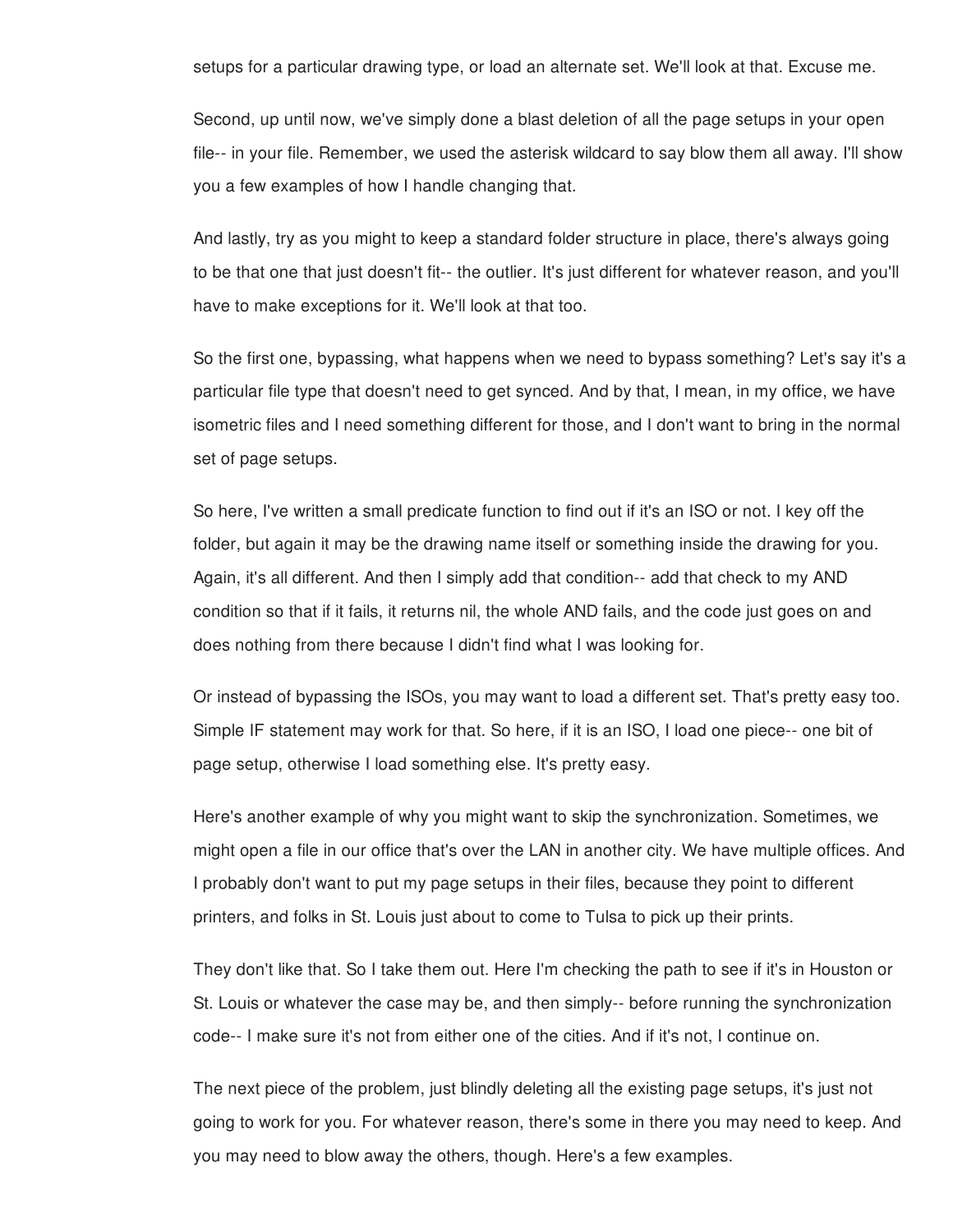This is one trick I've used. I just make a list of all my good page setups, the ones that I know they're right. They're the ones you want to delete and reload. Anything else stays. Now those might be a client or a consultant set up-- they expect it to still be there when they get the file back-- or different offices like I just talked about, whatever the case. [INAUDIBLE]

So during that deletion loop, I get the setup name using the visual lsp method get-name. Where did I find that? There's get-name right there. So I get the name and check it against that master list using member. If it's part of the list, I know it's one that I want to delete, so I do if not, it does nothing and just moves on.

And here, we're going to analyze the setup as we're looping through them. So we'll get the- uh oh, sorry about that. I told you it might happen. So we'll get the name of the setup again, and check it on the fly against possible patterns, again using get-name. Notice here wcmatch. It allows you to separate patterns with commas.

So if there's only a few things, two or three, it might be a very good method for you to check against. And remember, wcmatch is short for wildcard match. So if you're not familiar with all the dozen or so wild card examples that you can use with it, consult the help function, because it has a complete list and good examples of using each. In this case, I've just been using the asterisks.

And finally, one more way to analyze the page setup itself, so in the first two examples we used get-name. But in this case, we might want to check what actual device that setup is directed into. And you can do that with a get-configName method, as we see here. And that's the actual device pulled down in the plot dialog. That's where that will get you.

Now in my office, IT has named each printer and very predictable manner. So I know PTOL is always in the device name somewhere, so I can simply test for it, and delete it if the page set up as a match. That way I know it's mine. Thank you.

And the third worst case scenario from my example is the outlier, the project that just doesn't fit your norm. So to set this up, let's consider what a typical project folder structure might look like. Again, there may be some upfront folders and things like that before you actually get to a client group. And then that might expand into individual client projects. Here, we're looking at to Buy More projects again. And then, each project of course further expands into its typical subfolder structure.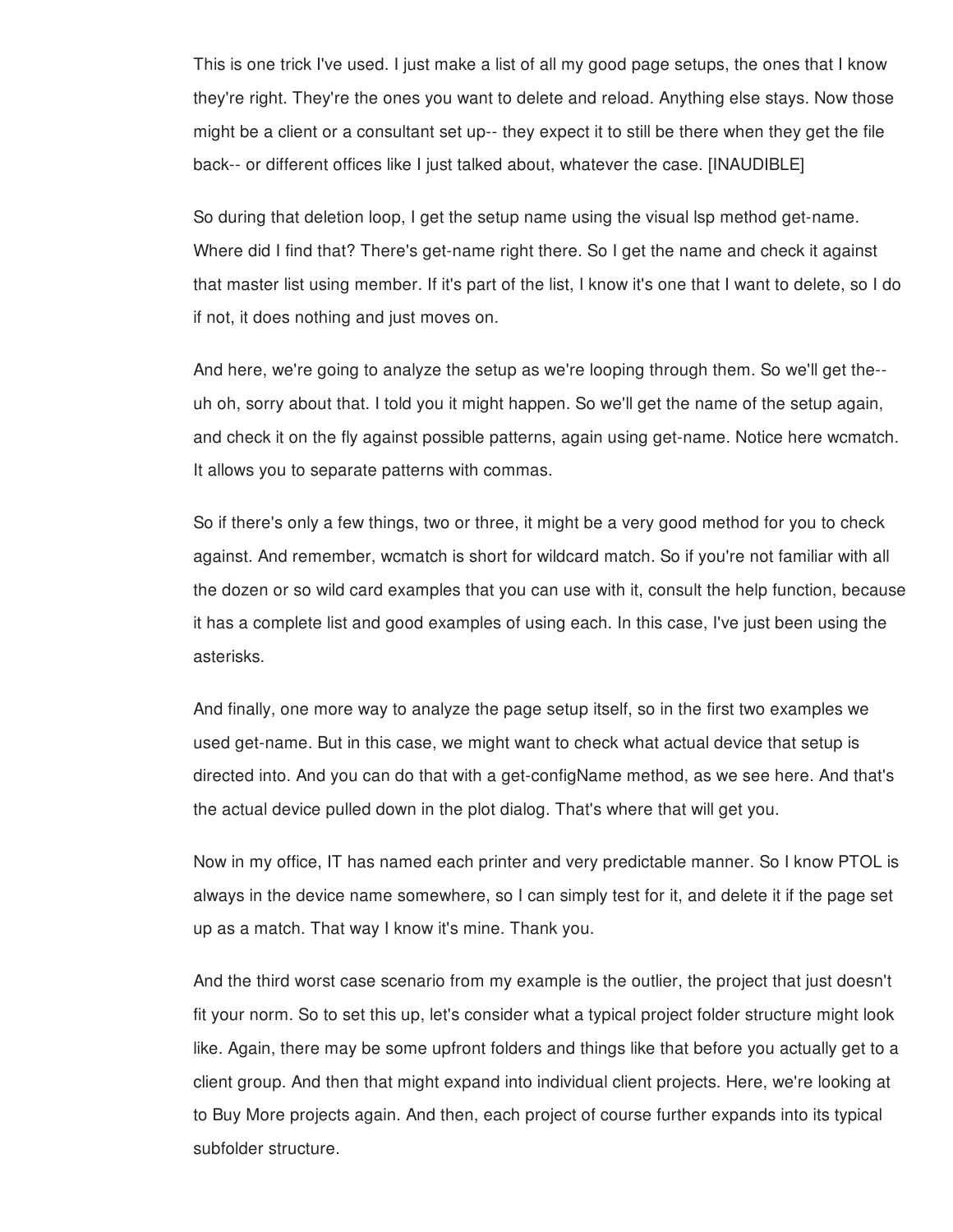But the outlier is different. This example, this was created from actual real world example we had back home. We were tasked with providing engineering services for a client where there was a single project for their accounting purposes, but in reality there were dozens of subprojects under that. Yeah, if any of you have done government work, this is similar to an IDIQ.

**AUDIENCE:** On-call services.

**FRANK MAYFIELD:** There you go, on-call services. Something like that, it's not your normal setup. So we ended up creating a structure similar to what you see here on the right, where there's a bunch of subprojects under the main project or contract. And here's a comparison between the two. So you can see our normal project on the left, and on the right was a special case.

> Now you recall, I told you, that in my office, we always keep our templates, et cetera-- and that includes the page setup master file-- in that CAD folder. But in this case, I put them all in this general folder right here, because they're going to apply to everything, and I don't want dozens of the same file. They can be wrong, so one general folder. So everything's going to live in there now. Hope that's making sense by now.

So here was my solution for this. I wrote a simple predicate function to determine if I'm in this goofy project or not. Here I'm keying off of a project number, because I know what it is. And now, we're going to have our normal logic, because of course most projects are going to be normal.

But in this case, I've wrapped the entirety of that code in an IF statement, and it checks to see if the current file is not this oddball project. If not, it goes on about its merry way doing its thing on a normal project, doing its normal checks, blowing out if it needs to. But if it is the ELSE statement of the IF, I just change my arguments here where I'm getting a substring of that path to account for the new general folder, and then string cat-- excuse me-- string cat that master name back onto that new path, whatever it might be, and therefore I have it. A little odd, that way.

So that's kind of how I do that. And remember, I told you one of my goals was to challenge you to think outside the box here today? In really this session, well I've talk page setups, it wasn't solely about that. And to be honest, maintaining a single file full of your master set of page setups, writing this code to synchronize them, it's really not all that hard. It's rather simple. The key to the whole thing is analyzing your file when you open it so you know what to do with it.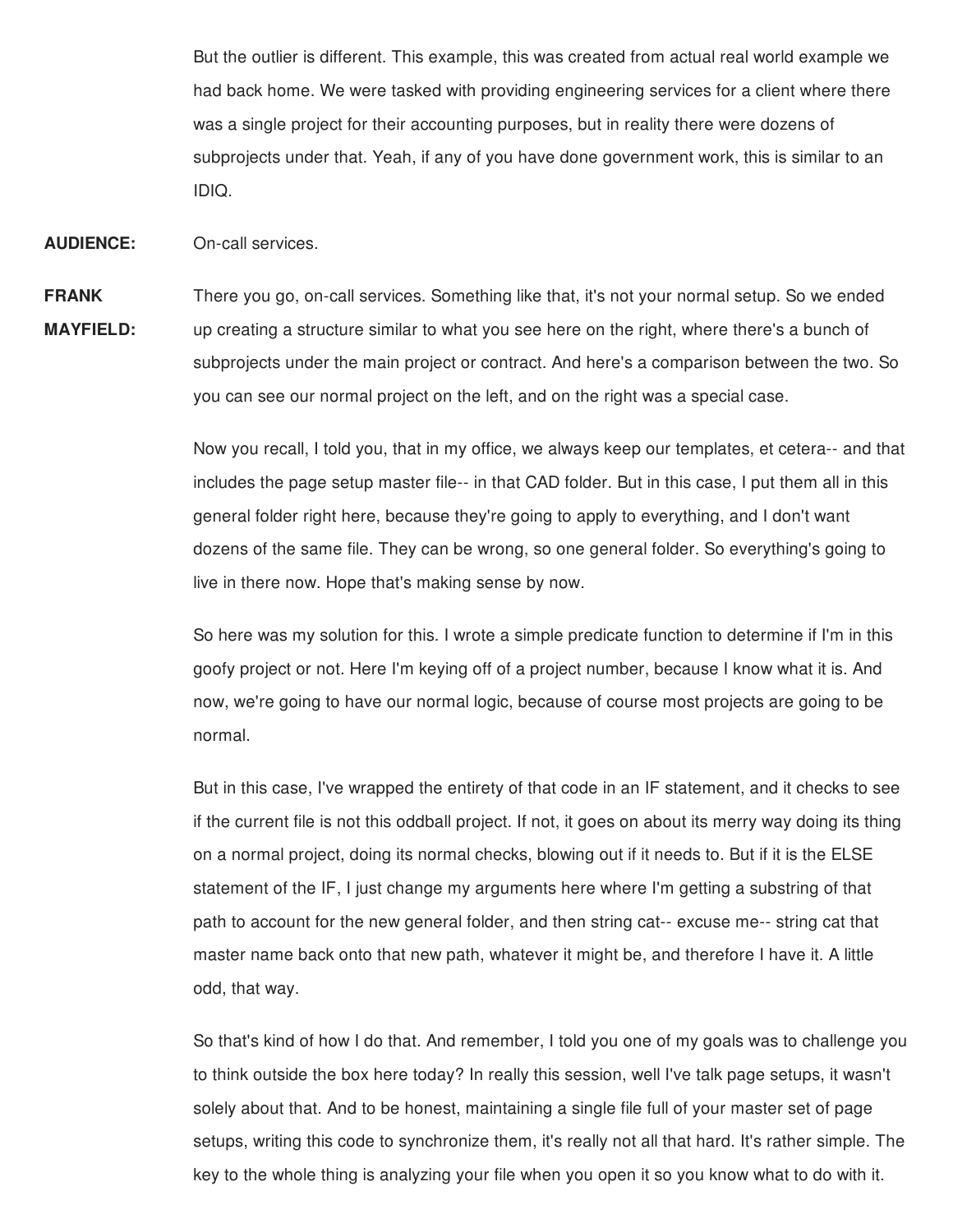Now hopefully, more than a few of you had the same thought during the last 45 minutes or so, something like, yeah, yeah, page setups, whatever. But yeah, man, if I always know what kind of drawing file I'm opening, wow, I can do blank-- whatever it is you're thinking up-- and that's cool, and that's what I hope some of you have thought. And remember, it's your situation back at the office.

It's not mine. I do different things than you do. You're the only one that knows what it is you need to know about the file, and you're the only one that knows what else you can do other than synchronize page setups.

So where else can we go with this? Let's look into this for a few minutes. What about the file type? Well, it's easy enough to get the extension. I won't show you how to do that, but may tell you what you need to know.

Maybe you need to bypass certain types of files. I'm guilty. I know, at one time, I forgot to filter out DWS files and template files, and things would accidentally get updated in those when I didn't want them to. That was-- [AUDIO OUT]

You might keep that in mind. That's a pretty simple example. And up until now, we've just analyzed the path. And again, I've told you, your situation might be different. You might have a very sophisticated file naming structure that's going to tell you everything you need to know about it.

Or there may be something within the drawing that you put there. At a previous job, I wrote a custom dictionary entry-- dictionary entry into my templates. I tracked the version and info about them, where they were used, and I could search for that and know what it was. And like we talked about earlier, there may be something within the drawing-- like a block, or the title block itself, or an entry in the title block-- something that you can search for so you know what it is. And again, only you know what this might be.

So with the things we've already looked at-- disciplines or file types-- let's say you are in a multi-discipline, for and you might decide you need to know what discipline a file belongs to. Of course, that's useful. Of course, I used isometrics earlier, which is more of a type than it is a discipline, but we'll continue on, and you might want to know if it's an architectural file or a structural or a plumbing, civil, whatever it might be. And once you figure that out, you can act accordingly.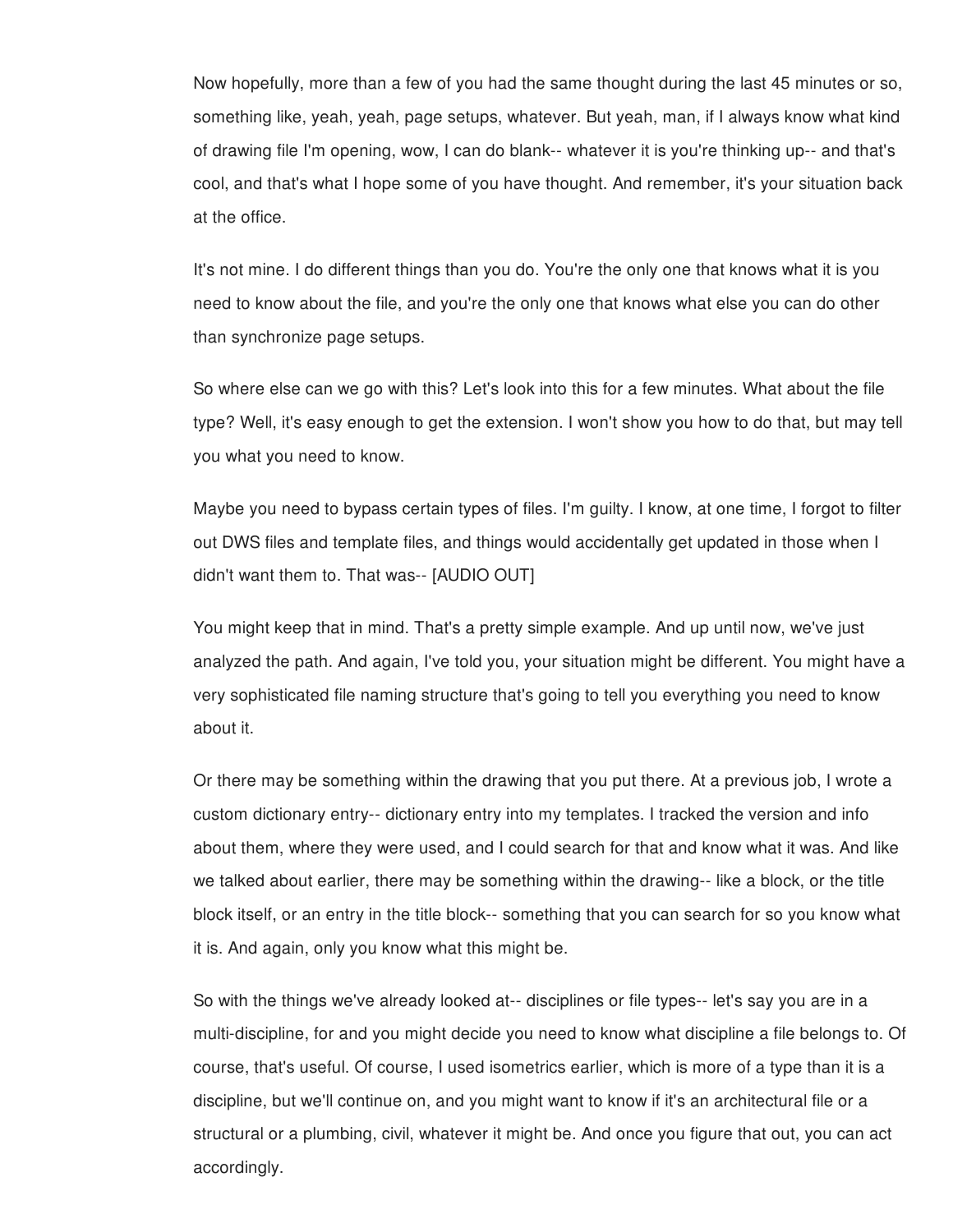This was actually so important to me once that I wrote some code similar to this that I query the discipline, it would return a string that told me what the discipline was and I'd go from there. Well, that's cool. Now we know what kind it is. It's structural, MEP, whatever it is. Now what can you do? Well, here's some examples of some of the things I've done.

Fee is a standards file, you attach a standards DWS file. Well, you can make sure it's the right file in the way in now you know what it is. And if it's not, you can attach the right one just like that.

You can make sure that that discipline's tool palettes are all loaded and active for them so they don't have to go searching for them. You can verify the layer list. Or if it's wrong, you can load their layer list. Same with styles, if each discipline has different styles, any of those styles that we list there.

And you may be like me. You might have a fancy layer import function that's dialogue driven. I go ahead and set the defaults in that dialog to the correct discipline-- architecture, structure, whatever it is-- when it comes up, try to help my user out. I even throw up a warning if a load the wrong set, because I know what they should be loading, right?

And finally, to get you thinking a little further about this, I'm going to share with you a case study on controlling lazy users. I'm sure none of you have those. Well, we had a huge project going on-- again, I'm piping-- so we had dozens and dozens of complex 3D piping models. And they're all [INAUDIBLE] to each other, and all [INAUDIBLE] together, building a big tree. Lots of people working on it. I'm sure you get the picture.

Well, it came to my attention one day that no matter how often we mandated that thou shall turn everything back on when you close the file, they weren't doing it. And it was causing a big headache. It was causing workflow headache, and problems in our Navisworks file that we were trying to get back to clients. Things were turned off. They were isolated.

On this particular job, we were using this third-party program called CADWorks, and it has a proprietary line isolation tool, works kind of neat. And they were leaving things isolated. They'd just work on a particular piece of pipe, everything else was off. Wasn't good. In addition to that, we were-- they were told to make sure it set back to 2D wireframe, and a single model space viewport. This is all for the next person that opens it so it would not dog on the way open.

Well, it wasn't happening. And the bosses came to me and said, Frank, is there any way I can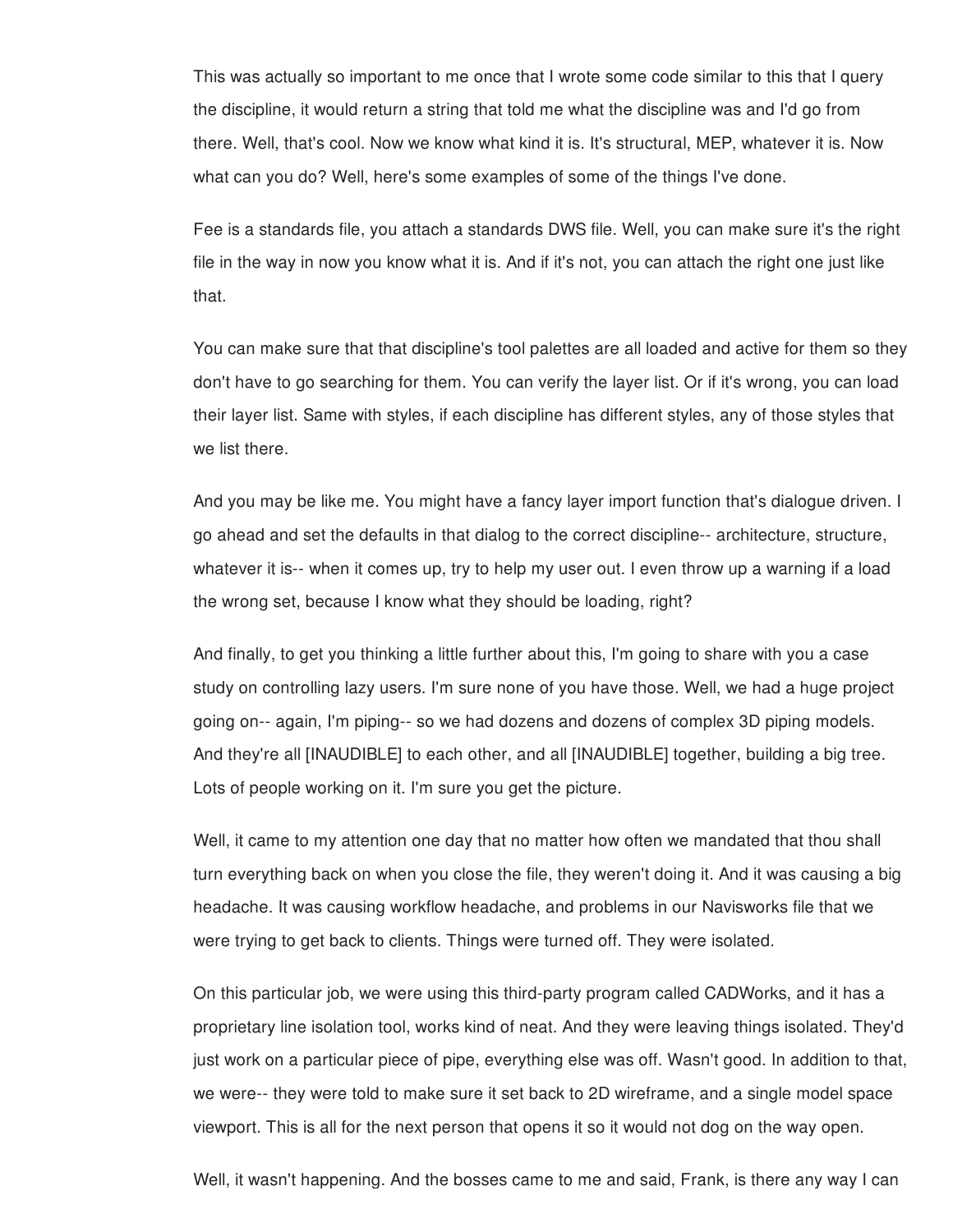force it somehow? Can force them to do this, because obviously asking nicely wasn't working, was it? All right, so I thought about it for a while, and I came up with a possible solution. But I knew that before I could apply that solution, I needed to learn some things about the file.

Well, it wasn't happening. And the bosses came to me and said, Frank, is there any way I can

OK, well I kind of already do that already. Of course, I needed to make sure it was the right client and project, and we looked at that a number of times already. I needed to make sure CADWorks was running, because I needed that special tool. I showed you that too.

And lastly, I knew that it needed to be a model file. It couldn't be one of our sheet files. And in this case, I was lucky, because we have all our models in a single folder, and I just had to search for the folder name. So I was feeling pretty good about it.

So what was this solution? Well, I decided I'd just undefine the close command, and I'd write my own. I'd launch it from that ACADDOC file. It would always fire up.

All right, so I'm in sweet so far. Of course, it would fire for every one, and every thing that got opened, but I could pretty simply structure it so that it would only do my custom stuff on my target and just act normal for everybody else. So people in structural, they had no idea that they were using my custom close command.

Let's glance at that code real quick. Obviously, the first thing I did was undefine the close command. Now, if you've never undefined a command and AutoCAD before, yeah it's a great way to mess with people, isn't it?

Remember, after lunch or when they're totally messed up, go back and use the redefine to reenable it. Anyway, so after that, I decided, OK, I'm going to write my own close command. It would do my bidding for me.

So the first thing I did was make sure I was working on my targeted file. So right off the bat, I use those predicate functions to make sure it's the right client and that the user is indeed running CADWorks, and that it's a model file. And finally, I wanted to make sure it is on my server too. And as long as all those conditions are met, I'm good to go.

And then here, I simply set the viewports to single, right in here. I'll set visual style current to two, which is 2D wireframe, so I'm doing all the things that they were supposed to do for them. And then I found the hard way that I can't access the line isolation command straight to a command called in AutoCAD. And it lives within one of their arcs commands, and I would have